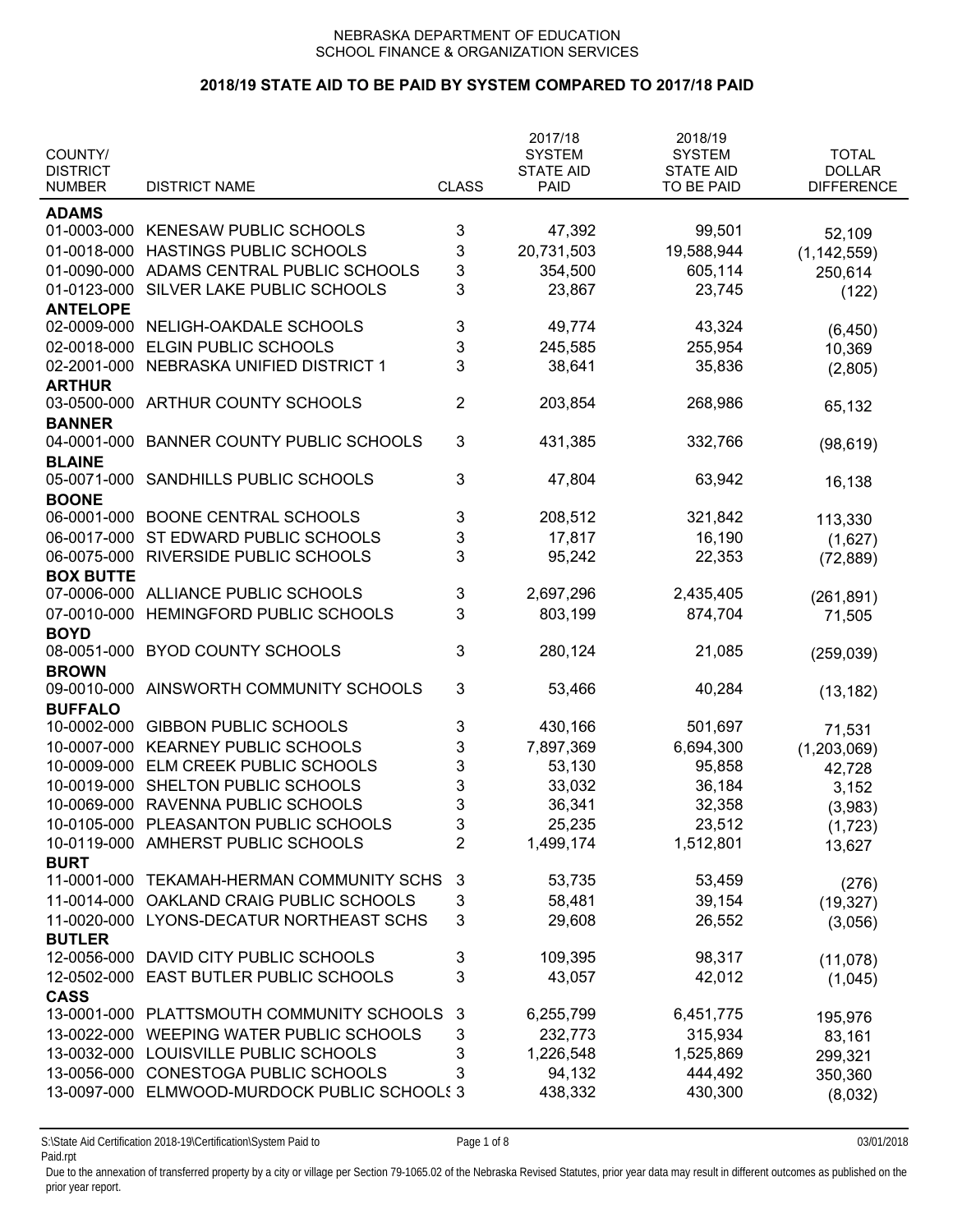# **2018/19 STATE AID TO BE PAID BY SYSTEM COMPARED TO 2017/18 PAID**

| COUNTY/<br><b>DISTRICT</b>   |                                                                 |                | 2017/18<br><b>SYSTEM</b><br><b>STATE AID</b> | 2018/19<br><b>SYSTEM</b><br><b>STATE AID</b> | <b>TOTAL</b><br><b>DOLLAR</b> |
|------------------------------|-----------------------------------------------------------------|----------------|----------------------------------------------|----------------------------------------------|-------------------------------|
| <b>NUMBER</b>                | <b>DISTRICT NAME</b>                                            | <b>CLASS</b>   | <b>PAID</b>                                  | TO BE PAID                                   | <b>DIFFERENCE</b>             |
| <b>CEDAR</b>                 |                                                                 |                |                                              |                                              |                               |
| 14-0008-000                  | HARTINGTON NEWCASTLE PUBLIC SC                                  | 3              | 75,368                                       | 77,579                                       | 2,211                         |
| 14-0045-000                  | RANDOLPH PUBLIC SCHOOLS                                         | 3              | 31,739                                       | 28,446                                       | (3, 293)                      |
| 14-0054-000                  | LAUREL-CONCORD-COLERIDGE SCHOO 3                                |                | 63,935                                       | 62,885                                       | (1,050)                       |
| 14-0101-000                  | <b>WYNOT PUBLIC SCHOOLS</b>                                     | 3              | 928,235                                      | 964,923                                      | 36,688                        |
| <b>CHASE</b>                 |                                                                 |                |                                              |                                              |                               |
| 15-0010-000                  | CHASE COUNTY SCHOOLS                                            | 3              | 156,872                                      | 193,124                                      | 36,252                        |
| 15-0536-000                  | WAUNETA-PALISADE PUBLIC SCHS                                    | 3              | 92,051                                       | 81,015                                       | (11,036)                      |
| <b>CHERRY</b>                |                                                                 |                |                                              |                                              |                               |
| 16-0006-000                  | VALENTINE COMMUNITY SCHOOLS                                     | 3              | 85,118                                       | 76,031                                       |                               |
| 16-0030-000                  | <b>CODY-KILGORE PUBLIC SCHS</b>                                 | $\overline{2}$ | 892,407                                      | 775,004                                      | (9,087)                       |
| <b>CHEYENNE</b>              |                                                                 |                |                                              |                                              | (117, 403)                    |
| 17-0001-000                  | SIDNEY PUBLIC SCHOOLS                                           | 3              | 4,410,130                                    | 4,204,460                                    |                               |
| 17-0003-000                  | LEYTON PUBLIC SCHOOLS                                           | 3              | 314,714                                      | 241,410                                      | (205, 670)                    |
| 17-0009-000                  | POTTER-DIX PUBLIC SCHOOLS                                       | 3              | 214,895                                      | 395,614                                      | (73, 304)                     |
|                              |                                                                 |                |                                              |                                              | 180,719                       |
| <b>CLAY</b><br>18-0002-000   | <b>SUTTON PUBLIC SCHOOLS</b>                                    | 3              | 140,782                                      | 184,432                                      |                               |
| 18-0011-000                  | <b>HARVARD PUBLIC SCHOOLS</b>                                   | 3              | 285,415                                      |                                              | 43,650                        |
|                              |                                                                 |                |                                              | 178,723                                      | (106, 692)                    |
| <b>COLFAX</b><br>19-0039-000 | LEIGH COMMUNITY SCHOOLS                                         |                | 210,220                                      | 194,479                                      |                               |
|                              |                                                                 | 3              |                                              |                                              | (15, 741)                     |
| 19-0058-000                  | <b>CLARKSON PUBLIC SCHOOLS</b>                                  | 3              | 95,763                                       | 110,963                                      | 15,200                        |
| 19-0070-000                  | HOWELLS-DODGE CONSOLIDATED SCH                                  | $\mathbf{3}$   | 47,340                                       | 47,313                                       | (27)                          |
| 19-0123-000                  | SCHUYLER COMMUNITY SCHOOLS                                      | 3              | 2,740,194                                    | 3,277,818                                    | 537,624                       |
| <b>CUMING</b>                |                                                                 |                |                                              |                                              |                               |
| 20-0001-000                  | WEST POINT PUBLIC SCHOOLS                                       | 3              | 168,845                                      | 140,098                                      | (28, 747)                     |
| 20-0020-000                  | BANCROFT-ROSALIE COMM SCHOOLS                                   | 3              | 269,655                                      | 436,193                                      | 166,538                       |
| 20-0030-000                  | WISNER-PILGER PUBLIC SCHOOLS                                    | 3              | 288,211                                      | 212,924                                      | (75, 287)                     |
| <b>CUSTER</b>                |                                                                 |                |                                              |                                              |                               |
|                              | 21-0015-000 ANSELMO-MERNA PUBLIC SCHOOLS                        | 3              | 229,337                                      | 425,015                                      | 195,678                       |
| 21-0025-000                  | <b>BROKEN BOW PUBLIC SCHOOLS</b>                                | 3              | 97,669                                       | 90,264                                       | (7, 405)                      |
| 21-0044-000                  | ANSLEY PUBLIC SCHOOLS                                           | 3              | 15,359                                       | 13,798                                       | (1, 561)                      |
| 21-0084-000                  | SARGENT PUBLIC SCHOOLS                                          | 3              | 10,603                                       | 26,673                                       | 16,070                        |
| 21-0089-000                  | ARNOLD PUBLIC SCHOOLS                                           | 3              | 41,688                                       | 87,334                                       | 45,646                        |
| 21-0180-000                  | CALLAWAY PUBLIC SCHOOLS                                         | 3              | 20,346                                       | 17,972                                       | (2,374)                       |
| <b>DAKOTA</b>                |                                                                 |                |                                              |                                              |                               |
| 22-0011-000                  | SO SIOUX CITY COMMUNITY SCHS                                    | 3              | 26,737,768                                   | 25,393,372                                   | (1,344,396)                   |
| 22-0031-000                  | HOMER COMMUNITY SCHOOLS                                         | 3              | 907,843                                      | 939,052                                      | 31,209                        |
| <b>DAWES</b>                 |                                                                 |                |                                              |                                              |                               |
| 23-0002-000                  | <b>CHADRON PUBLIC SCHOOLS</b>                                   | 3              | 4,221,182                                    | 4,261,374                                    | 40,192                        |
| 23-0071-000                  | <b>CRAWFORD PUBLIC SCHOOLS</b>                                  | 3              | 715,015                                      | 771,299                                      | 56,284                        |
| <b>DAWSON</b>                |                                                                 |                |                                              |                                              |                               |
| 24-0001-000                  | LEXINGTON PUBLIC SCHOOLS                                        | 3              | 18,977,681                                   | 17,643,239                                   | (1, 334, 442)                 |
| 24-0004-000                  | <b>OVERTON PUBLIC SCHOOLS</b>                                   | 3              | 359,225                                      | 520,799                                      | 161,574                       |
| 24-0011-000                  | <b>COZAD COMMUNITY SCHOOLS</b>                                  | 3              | 492,317                                      | 423,705                                      | (68, 612)                     |
| 24-0020-000                  | <b>GOTHENBURG PUBLIC SCHOOLS</b>                                | 3              | 620,722                                      | 404,409                                      | (216, 313)                    |
|                              | 24-0101-000 SUMNER-EDDYVILLE-MILLER SCHS                        | 3              | 146,841                                      | 100,641                                      | (46, 200)                     |
| <b>DEUEL</b>                 |                                                                 |                |                                              |                                              |                               |
|                              | 25-0025-000 CREEK VALLEY SCHOOLS                                | 3              | 34,775                                       | 32,345                                       | (2, 430)                      |
|                              | S:\State Aid Certification 2018-19\Certification\System Paid to | Page 2 of 8    |                                              |                                              | 03/01/2018                    |

Paid.rpt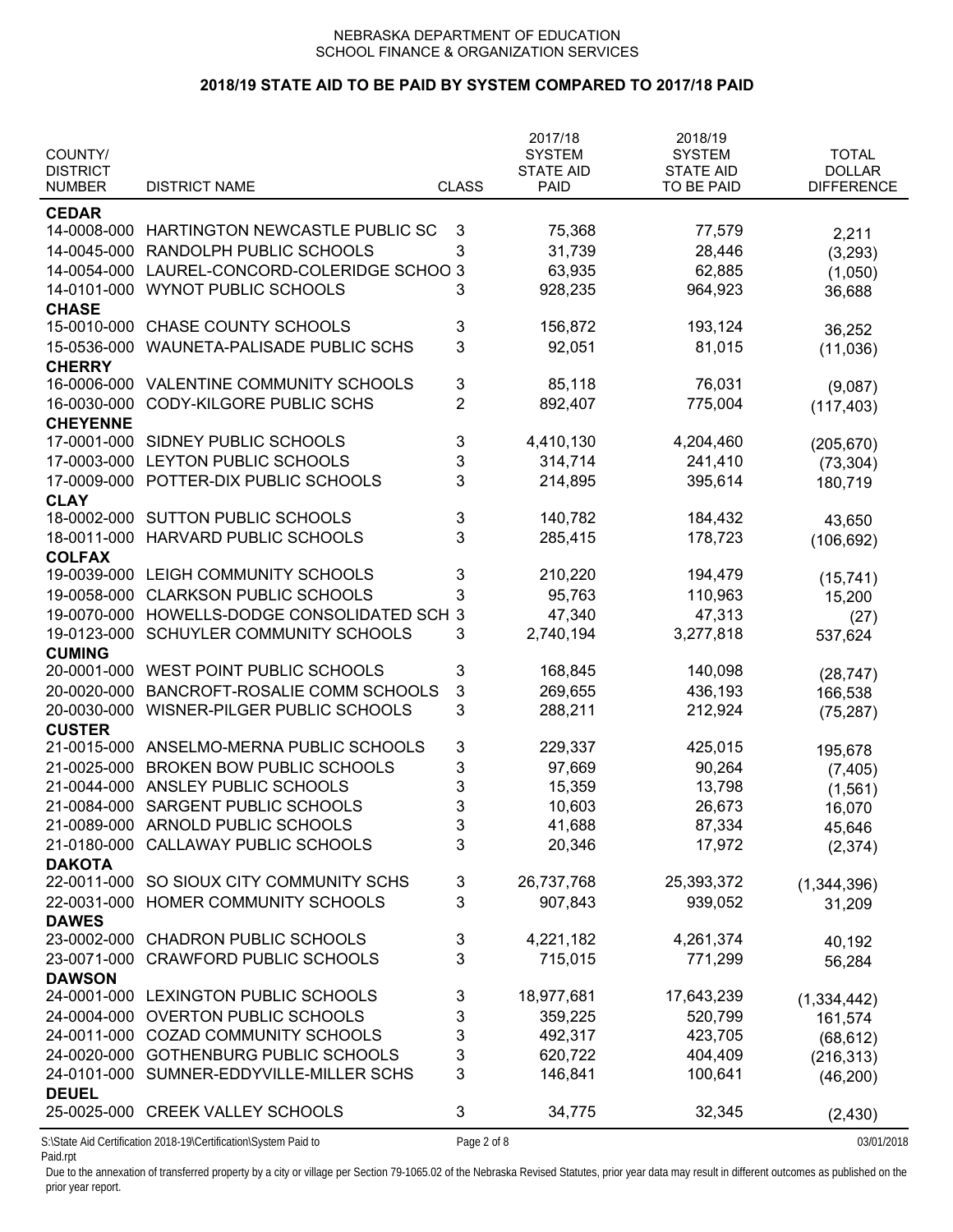### **2018/19 STATE AID TO BE PAID BY SYSTEM COMPARED TO 2017/18 PAID**

| COUNTY/<br><b>DISTRICT</b>     |                                                                 |              | 2017/18<br><b>SYSTEM</b><br><b>STATE AID</b> | 2018/19<br><b>SYSTEM</b><br><b>STATE AID</b> | <b>TOTAL</b><br><b>DOLLAR</b> |
|--------------------------------|-----------------------------------------------------------------|--------------|----------------------------------------------|----------------------------------------------|-------------------------------|
| <b>NUMBER</b>                  | <b>DISTRICT NAME</b>                                            | <b>CLASS</b> | <b>PAID</b>                                  | TO BE PAID                                   | <b>DIFFERENCE</b>             |
| <b>DEUEL</b><br>25-0095-000    | SOUTH PLATTE PUBLIC SCHOOLS                                     | 3            | 19,315                                       | 16,993                                       | (2,322)                       |
| <b>DIXON</b>                   | 26-0001-000 PONCA PUBLIC SCHOOLS                                | 3            | 1,003,100                                    | 1,252,868                                    | 249,768                       |
| 26-0070-000                    | ALLEN CONSOLIDATED SCHOOLS                                      | 3            | 93,322                                       | 94,566                                       | 1,244                         |
| 26-0561-000                    | EMERSON-HUBBARD PUBLIC SCHOOLS                                  | $\mathbf{3}$ | 26,030                                       | 26,570                                       | 540                           |
| <b>DODGE</b>                   |                                                                 |              |                                              |                                              |                               |
| 27-0001-000                    | FREMONT PUBLIC SCHOOLS                                          | 3            | 16,968,084                                   | 16,989,411                                   | 21,327                        |
| 27-0062-000                    | <b>SCRIBNER-SNYDER COMMUNITY SCHS</b>                           | 3            | 38,960                                       | 34,778                                       | (4, 182)                      |
| 27-0594-000                    | <b>LOGAN VIEW PUBLIC SCHOOLS</b>                                | 3            | 338,802                                      | 403,118                                      | 64,316                        |
| 27-0595-000<br><b>DOUGLAS</b>  | NORTH BEND CENTRAL PUBLIC SCHS                                  | 3            | 860,906                                      | 743,539                                      | (117, 367)                    |
| 28-0001-000                    | OMAHA PUBLIC SCHOOLS                                            | 5            | 288,227,935                                  | 275,686,280                                  | (12, 541, 655)                |
| 28-0010-000                    | ELKHORN PUBLIC SCHOOLS                                          | 3            | 13,039,368                                   | 13,711,176                                   | 671,808                       |
| 28-0015-000                    | DOUGLAS CO WEST COMMUNITY SCHS                                  | $\mathbf{3}$ | 1,091,035                                    | 1,031,549                                    | (59, 486)                     |
| 28-0017-000                    | MILLARD PUBLIC SCHOOLS                                          | 3            | 75,766,971                                   | 72,985,364                                   | (2,781,607)                   |
| 28-0054-000                    | <b>RALSTON PUBLIC SCHOOLS</b>                                   | 3            | 10,723,037                                   | 11,425,321                                   | 702,284                       |
| 28-0059-000                    | BENNINGTON PUBLIC SCHOOLS                                       | 3            | 9,648,626                                    | 9,931,962                                    | 283,336                       |
| 28-0066-000                    | WESTSIDE COMMUNITY SCHOOLS                                      | 3            | 16,456,006                                   | 17, 147, 825                                 | 691,819                       |
| <b>DUNDY</b>                   |                                                                 |              |                                              |                                              |                               |
| 29-0117-000                    | DUNDY CO STRATTON PUBLIC SCHS                                   | 3            | 36,910                                       | 29,783                                       | (7, 127)                      |
| <b>FILLMORE</b>                |                                                                 |              |                                              |                                              |                               |
| 30-0001-000                    | <b>EXETER-MILLIGAN PUBLIC SCHOOLS</b>                           | 3            | 37,894                                       | 33,269                                       | (4,625)                       |
| 30-0025-000                    | FILLMORE CENTRAL PUBLIC SCHS                                    | 3            | 77,658                                       | 76,118                                       | (1,540)                       |
| 30-0054-000                    | SHICKLEY PUBLIC SCHOOLS                                         | 3            | 106,631                                      | 131,473                                      | 24,842                        |
| <b>FRANKLIN</b>                |                                                                 |              |                                              |                                              |                               |
| 31-0506-000                    | <b>FRANKLIN PUBLIC SCHOOLS</b>                                  | 3            | 179,066                                      | 217,453                                      | 38,387                        |
| <b>FRONTIER</b><br>32-0046-000 | MAYWOOD PUBLIC SCHOOLS                                          | 3            | 127,099                                      | 170,801                                      |                               |
| 32-0095-000                    | EUSTIS-FARNAM PUBLIC SCHOOLS                                    | 3            | 212,834                                      | 112,674                                      | 43,702                        |
| 32-0125-000                    | MEDICINE VALLEY PUBLIC SCHOOLS                                  | 3            | 163,339                                      | 184,699                                      | (100, 160)                    |
| <b>FURNAS</b>                  |                                                                 |              |                                              |                                              | 21,360                        |
|                                | 33-0018-000 ARAPAHOE PUBLIC SCHOOLS                             | 3            | 83,568                                       | 128,688                                      | 45,120                        |
|                                | 33-0021-000 CAMBRIDGE PUBLIC SCHOOLS                            | 3            | 646,557                                      | 763,204                                      | 116,647                       |
|                                | 33-0540-000 SOUTHERN VALLEY SCHOOLS                             | 3            | 35,017                                       | 36,734                                       | 1,717                         |
| <b>GAGE</b>                    |                                                                 |              |                                              |                                              |                               |
|                                | 34-0001-000 SOUTHERN SCHOOL DIST 1                              | 3            | 765,374                                      | 1,132,836                                    | 367,462                       |
|                                | 34-0015-000 BEATRICE PUBLIC SCHOOLS                             | 3            | 5,235,212                                    | 5,117,846                                    | (117, 366)                    |
|                                | 34-0034-000 FREEMAN PUBLIC SCHOOLS                              | 3            | 674,989                                      | 774,129                                      | 99,140                        |
|                                | 34-0100-000 DILLER-ODELL PUBLIC SCHOOLS                         | 3            | 26,189                                       | 98,697                                       | 72,508                        |
| <b>GARDEN</b>                  |                                                                 |              |                                              |                                              |                               |
| 35-0001-000                    | <b>GARDEN COUNTY SCHOOLS</b>                                    | 3            | 27,609                                       | 23,344                                       | (4, 265)                      |
| <b>GARFIELD</b>                |                                                                 |              |                                              |                                              |                               |
| <b>GOSPER</b>                  | 36-0100-000 BURWELL PUBLIC SCHOOLS                              | 3            | 349,566                                      | 331,196                                      | (18, 370)                     |
| 37-0030-000                    | ELWOOD PUBLIC SCHOOLS                                           | 3            | 34,088                                       | 32,450                                       | (1,638)                       |
| <b>GRANT</b>                   |                                                                 |              |                                              |                                              |                               |
|                                | 38-0011-000 HYANNIS AREA SCHOOLS                                | 3            | 107,596                                      | 82,580                                       | (25,016)                      |
|                                | S:\State Aid Certification 2018-19\Certification\System Paid to | Page 3 of 8  |                                              |                                              | 03/01/2018                    |

Paid.rpt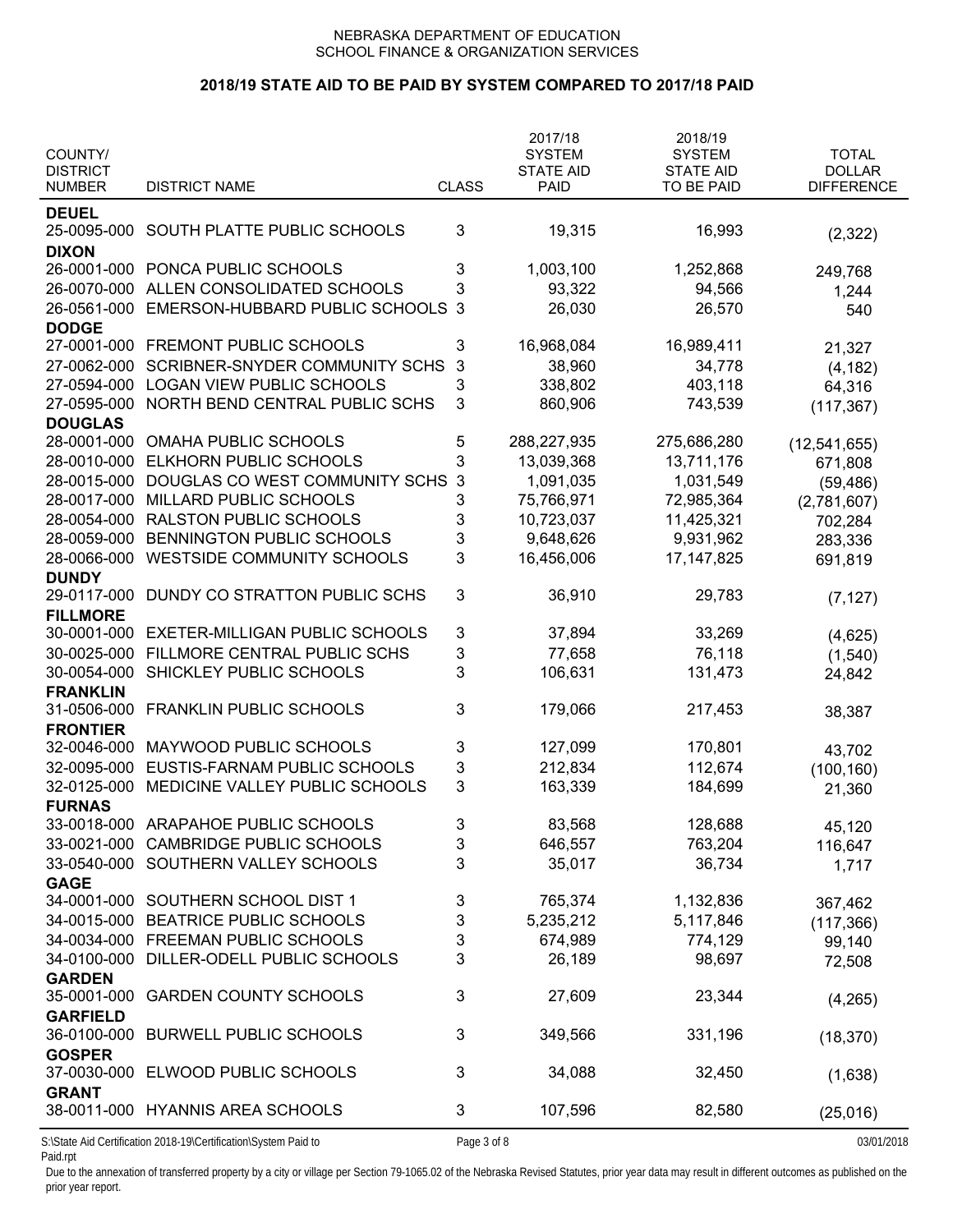## **2018/19 STATE AID TO BE PAID BY SYSTEM COMPARED TO 2017/18 PAID**

| COUNTY/          |                                     |                         | 2017/18<br><b>SYSTEM</b> | 2018/19<br><b>SYSTEM</b> | <b>TOTAL</b>      |
|------------------|-------------------------------------|-------------------------|--------------------------|--------------------------|-------------------|
| <b>DISTRICT</b>  |                                     |                         | <b>STATE AID</b>         | <b>STATE AID</b>         | <b>DOLLAR</b>     |
| <b>NUMBER</b>    | <b>DISTRICT NAME</b>                | <b>CLASS</b>            | PAID                     | TO BE PAID               | <b>DIFFERENCE</b> |
| <b>GREELEY</b>   |                                     |                         |                          |                          |                   |
| 39-0060-000      | CENTRAL VALLEY PUBLIC SCHOOLS       | 3                       | 26,419                   | 26,967                   | 548               |
| <b>HALL</b>      |                                     |                         |                          |                          |                   |
| 40-0002-000      | <b>GRAND ISLAND PUBLIC SCHOOLS</b>  | 3                       | 54,551,630               | 55,430,336               | 878,706           |
| 40-0082-000      | NORTHWEST PUBLIC SCHOOLS            | 3                       | 7,229,178                | 7,538,697                | 309,519           |
| 40-0083-000      | WOOD RIVER RURAL SCHOOLS            | 3                       | 56,368                   | 52,801                   | (3, 567)          |
| 40-0126-000      | DONIPHAN-TRUMBULL PUBLIC SCHS       | 3                       | 78,817                   | 70,317                   | (8,500)           |
| <b>HAMILTON</b>  |                                     |                         |                          |                          |                   |
| 41-0002-000      | <b>GILTNER PUBLIC SCHOOLS</b>       | 2                       | 687,928                  | 557,222                  | (130, 706)        |
| 41-0091-000      | HAMPTON PUBLIC SCHOOLS              | 3                       | 478,777                  | 425,722                  | (53,055)          |
| 41-0504-000      | <b>AURORA PUBLIC SCHOOLS</b>        | 3                       | 173,620                  | 176,479                  | 2,859             |
| <b>HARLAN</b>    |                                     |                         |                          |                          |                   |
| 42-0002-000      | <b>ALMA PUBLIC SCHOOLS</b>          | 3                       | 361,475                  | 626,164                  | 264,689           |
| <b>HAYES</b>     |                                     |                         |                          |                          |                   |
| 43-0079-000      | HAYES CENTER PUBLIC SCHOOLS         | 3                       | 10,500                   | 7,865                    | (2,635)           |
| <b>HITCHCOCK</b> |                                     |                         |                          |                          |                   |
| 44-0070-000      | HITCHCOCK CO SCH SYSTEM             | 3                       | 152,346                  | 131,721                  | (20, 625)         |
| <b>HOLT</b>      |                                     |                         |                          |                          |                   |
| 45-0007-000      | O'NEILL PUBLIC SCHOOLS              | 3                       | 172,213                  | 95,543                   | (76, 670)         |
| 45-0029-000      | <b>EWING PUBLIC SCHOOLS</b>         | $\overline{c}$          | 12,416                   | 11,359                   | (1,057)           |
| 45-0044-000      | STUART PUBLIC SCHOOLS               | 3                       | 654,573                  | 526,883                  | (127, 690)        |
| 45-0137-000      | <b>CHAMBERS PUBLIC SCHOOLS</b>      | $\overline{\mathbf{c}}$ | 72,891                   | 133,914                  | 61,023            |
| 45-0239-000      | WEST HOLT PUBLIC SCHOOLS            | 3                       | 65,133                   | 54,867                   | (10, 266)         |
| <b>HOOKER</b>    |                                     |                         |                          |                          |                   |
| 46-0001-000      | MULLEN PUBLIC SCHOOLS               | 3                       | 223,975                  | 256,095                  | 32,120            |
| <b>HOWARD</b>    |                                     |                         |                          |                          |                   |
| 47-0001-000      | ST PAUL PUBLIC SCHOOLS              | 3                       | 1,283,877                | 1,211,095                | (72, 782)         |
| 47-0100-000      | <b>CENTURA PUBLIC SCHOOLS</b>       | 3                       | 305,052                  | 395,640                  | 90,588            |
| 47-0103-000      | <b>ELBA PUBLIC SCHOOLS</b>          | $\overline{2}$          | 539,331                  | 634,244                  | 94,913            |
| <b>JEFFERSON</b> |                                     |                         |                          |                          |                   |
|                  | 48-0008-000 FAIRBURY PUBLIC SCHOOLS | 3                       | 111,073                  | 99,044                   | (12,029)          |
| 48-0300-000      | TRI COUNTY PUBLIC SCHOOLS           | 3                       | 346,316                  | 339,420                  | (6,896)           |
|                  | 48-0303-000 MERIDIAN PUBLIC SCHOOLS | 3                       | 730,605                  | 743,216                  | 12,611            |
| <b>JOHNSON</b>   |                                     |                         |                          |                          |                   |
|                  | 49-0033-000 STERLING PUBLIC SCHOOLS | 3                       | 20,199                   | 18,123                   | (2,076)           |
| 49-0050-000      | JOHNSON CO CENTRAL PUBLIC SCHS      | 3                       | 48,044                   | 51,955                   | 3,911             |
| <b>KEARNEY</b>   |                                     |                         |                          |                          |                   |
| 50-0001-000      | WILCOX-HILDRETH PUBLIC SCHOOLS      | 3                       | 29,687                   | 29,140                   | (547)             |
| 50-0501-000      | AXTELL COMMUNITY SCHOOLS            | 3                       | 163,669                  | 152,207                  | (11, 462)         |
| 50-0503-000      | MINDEN PUBLIC SCHOOLS               | 3                       | 110,694                  | 83,893                   | (26, 801)         |
| <b>KEITH</b>     |                                     |                         |                          |                          |                   |
| 51-0001-000      | OGALLALA PUBLIC SCHOOLS             | 3                       | 107,784                  | 109,519                  | 1,735             |
| 51-0006-000      | PAXTON CONSOLIDATED SCHOOLS         | 3                       | 484,695                  | 536,254                  | 51,559            |
| <b>KEYA PAHA</b> |                                     |                         |                          |                          |                   |
| 52-0100-000      | KEYA PAHA COUNTY SCHOOLS            | 2                       | 13,388                   | 9,137                    | (4,251)           |
| <b>KIMBALL</b>   |                                     |                         |                          |                          |                   |
| 53-0001-000      | KIMBALL PUBLIC SCHOOLS              | 3                       | 47,946                   | 42,094                   | (5,852)           |
|                  |                                     |                         |                          |                          |                   |

S:\State Aid Certification 2018-19\Certification\System Paid to Page 4 of 8 03/01/2018 Paid.rpt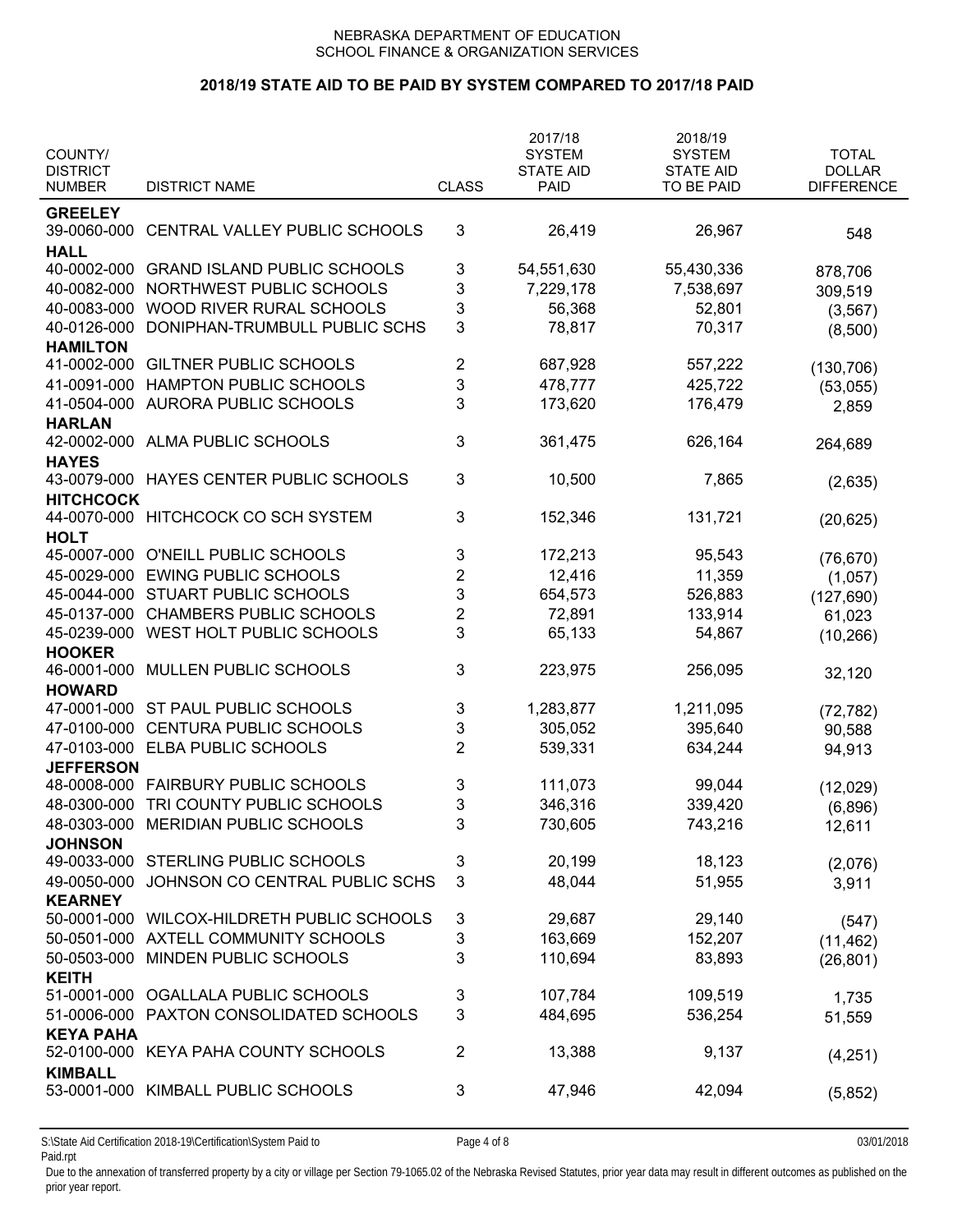## **2018/19 STATE AID TO BE PAID BY SYSTEM COMPARED TO 2017/18 PAID**

| COUNTY/                          |                                       |                | 2017/18<br><b>SYSTEM</b>        | 2018/19<br><b>SYSTEM</b>       | <b>TOTAL</b>                       |
|----------------------------------|---------------------------------------|----------------|---------------------------------|--------------------------------|------------------------------------|
| <b>DISTRICT</b><br><b>NUMBER</b> | <b>DISTRICT NAME</b>                  | <b>CLASS</b>   | <b>STATE AID</b><br><b>PAID</b> | <b>STATE AID</b><br>TO BE PAID | <b>DOLLAR</b><br><b>DIFFERENCE</b> |
| <b>KNOX</b>                      |                                       |                |                                 |                                |                                    |
| 54-0013-000                      | <b>CREIGHTON COMMUNITY PUBLIC SCH</b> | 3              | 121,493                         | 77,828                         | (43, 665)                          |
| 54-0096-000                      | <b>CROFTON COMMUNITY SCHOOLS</b>      | 3              | 329,712                         | 329,094                        | (618)                              |
| 54-0501-000                      | NIOBRARA PUBLIC SCHOOLS               | 3              | 1,410,377                       | 1,567,762                      | 157,385                            |
| 54-0505-000                      | SANTEE COMMUNITY SCHOOLS              | $\overline{2}$ | 2,750,265                       | 2,852,346                      | 102,081                            |
| 54-0576-000                      | <b>WAUSA PUBLIC SCHOOLS</b>           | 3              | 21,338                          | 20,065                         |                                    |
| 54-0586-000                      | BLOOMFIELD COMMUNITY SCHOOLS          | 3              | 32,505                          | 31,371                         | (1, 273)                           |
| <b>LANCASTER</b>                 |                                       |                |                                 |                                | (1, 134)                           |
| 55-0001-000                      | LINCOLN PUBLIC SCHOOLS                | 4              | 126,680,646                     | 146,654,723                    |                                    |
| 55-0145-000                      | <b>WAVERLY SCHOOL DISTRICT 145</b>    | 3              | 275,422                         | 271,513                        | 19,974,077                         |
| 55-0148-000                      | MALCOLM PUBLIC SCHOOLS                | 3              | 2,571,921                       | 2,480,490                      | (3,909)                            |
| 55-0160-000                      | NORRIS SCHOOL DIST 160                | 3              | 4,528,650                       | 4,202,117                      | (91, 431)                          |
|                                  |                                       |                |                                 |                                | (326, 533)                         |
| 55-0161-000                      | RAYMOND CENTRAL PUBLIC SCHOOLS        | 3              | 101,349                         | 138,060                        | 36,711                             |
| <b>LINCOLN</b>                   |                                       |                |                                 |                                |                                    |
| 56-0001-000                      | NORTH PLATTE PUBLIC SCHOOLS           | 3              | 10,128,196                      | 9,200,199                      | (927, 997)                         |
| 56-0006-000                      | <b>BRADY PUBLIC SCHOOLS</b>           | $\overline{2}$ | 100,074                         | 97,102                         | (2,972)                            |
| 56-0007-000                      | <b>MAXWELL PUBLIC SCHOOLS</b>         | 3              | 1,435,714                       | 1,514,238                      | 78,524                             |
| 56-0037-000                      | HERSHEY PUBLIC SCHOOLS                | 3              | 1,368,749                       | 1,391,712                      | 22,963                             |
| 56-0055-000                      | SUTHERLAND PUBLIC SCHOOLS             | 3              | 27,200                          | 27,161                         | (39)                               |
| 56-0565-000                      | <b>WALLACE PUBLIC SCH DIST 65 R</b>   | $\overline{2}$ | 488,728                         | 389,456                        | (99, 272)                          |
| <b>LOGAN</b>                     |                                       |                |                                 |                                |                                    |
| 57-0501-000                      | <b>STAPLETON PUBLIC SCHOOLS</b>       | 3              | 354,920                         | 326,504                        | (28, 416)                          |
| <b>LOUP</b>                      |                                       |                |                                 |                                |                                    |
| 58-0025-000                      | LOUP COUNTY PUBLIC SCHOOLS            | 2              | 9,838                           | 7,418                          | (2, 420)                           |
| <b>MADISON</b>                   |                                       |                |                                 |                                |                                    |
| 59-0001-000                      | <b>MADISON PUBLIC SCHOOLS</b>         | 3              | 64,903                          | 61,315                         | (3,588)                            |
| 59-0002-000                      | NORFOLK PUBLIC SCHOOLS                | 3              | 9,613,112                       | 9,277,303                      | (335, 809)                         |
| 59-0005-000                      | BATTLE CREEK PUBLIC SCHOOLS           | 3              | 579,011                         | 628,325                        | 49,314                             |
| 59-0013-000                      | NEWMAN GROVE PUBLIC SCHOOLS           | 3              | 22,404                          | 24,436                         | 2,032                              |
| 59-0080-000                      | ELKHORN VALLEY SCHOOLS                | 3              | 42,382                          | 43,571                         | 1,189                              |
| <b>MCPHERSON</b>                 |                                       |                |                                 |                                |                                    |
|                                  | 60-0090-000 MC PHERSON COUNTY SCHOOLS | 3              | 62,124                          | 5,644                          | (56, 480)                          |
| <b>MERRICK</b>                   |                                       |                |                                 |                                |                                    |
| 61-0004-000                      | CENTRAL CITY PUBLIC SCHOOLS           | 3              | 86,710                          | 78,693                         | (8,017)                            |
| 61-0049-000                      | PALMER PUBLIC SCHOOLS                 | 3              | 785,732                         | 915,310                        | 129,578                            |
| <b>MORRILL</b>                   |                                       |                |                                 |                                |                                    |
| 62-0021-000                      | <b>BAYARD PUBLIC SCHOOLS</b>          | 3              | 1,877,561                       | 1,943,838                      | 66,277                             |
| 62-0063-000                      | <b>BRIDGEPORT PUBLIC SCHOOLS</b>      | 3              | 49,221                          | 135,875                        | 86,654                             |
| <b>NANCE</b>                     |                                       |                |                                 |                                |                                    |
| 63-0001-000                      | <b>FULLERTON PUBLIC SCHOOLS</b>       | 3              | 27,984                          | 31,717                         | 3,733                              |
| 63-0030-000                      | TWIN RIVER PUBLIC SCHOOLS             | 3              | 40,254                          | 40,415                         | 161                                |
| <b>NEMAHA</b>                    |                                       |                |                                 |                                |                                    |
| 64-0023-000                      | JOHNSON-BROCK PUBLIC SCHOOLS          | 3              | 740,712                         | 743,044                        | 2,332                              |
| 64-0029-000                      | AUBURN PUBLIC SCHOOLS                 | 3              | 1,602,931                       | 2,221,669                      | 618,738                            |
| <b>NUCKOLLS</b>                  |                                       |                |                                 |                                |                                    |
| 65-0011-000                      | SUPERIOR PUBLIC SCHOOLS               | 3              | 43,490                          | 39,351                         | (4, 139)                           |
| 65-2005-000                      | SOUTH CENTRAL NEBRASKA UNIFIED        | 3              | 81,605                          | 74,836                         | (6, 769)                           |
|                                  |                                       |                |                                 |                                |                                    |

S:\State Aid Certification 2018-19\Certification\System Paid to Page 5 of 8 03/01/2018 Paid.rpt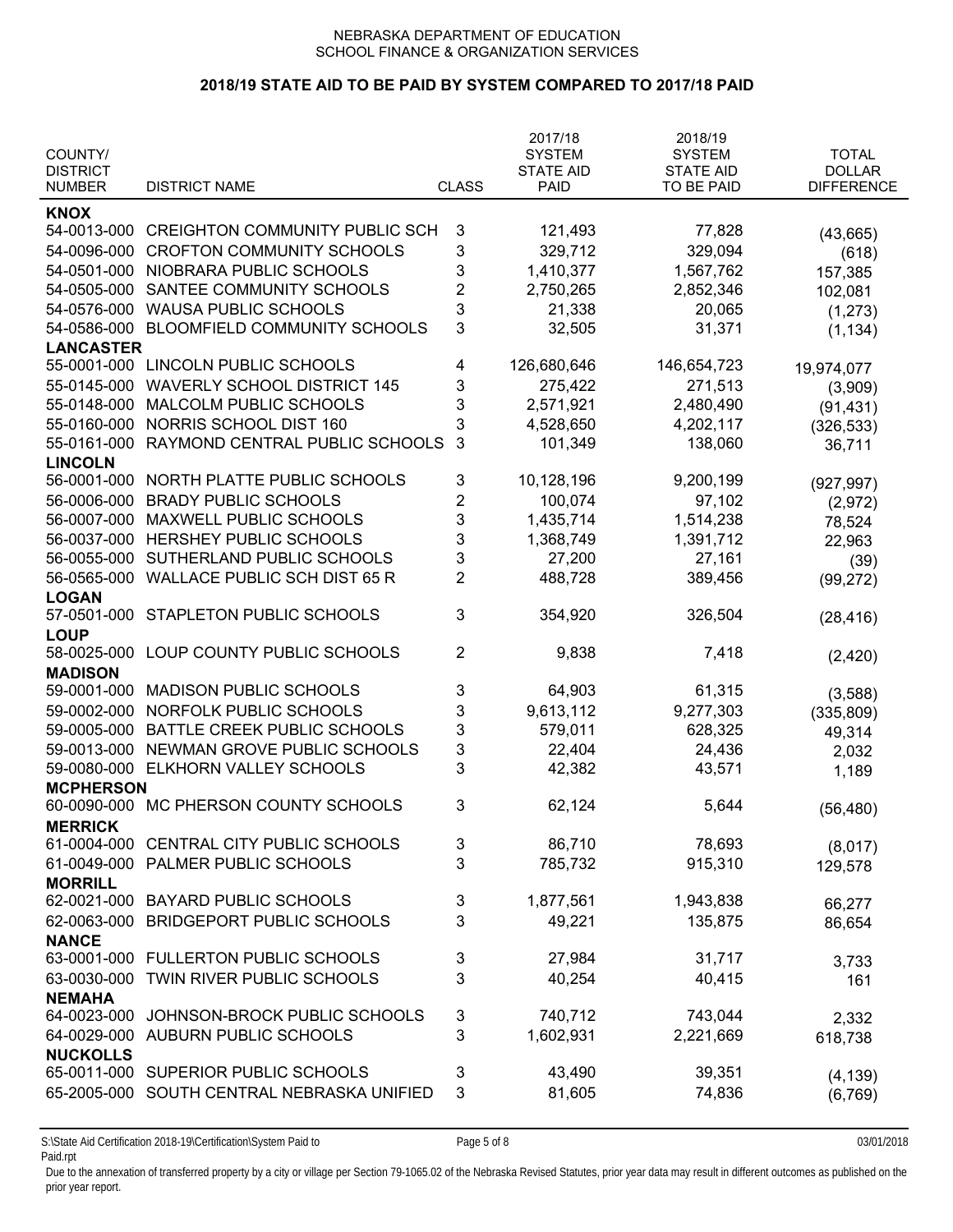# **2018/19 STATE AID TO BE PAID BY SYSTEM COMPARED TO 2017/18 PAID**

| COUNTY/<br><b>DISTRICT</b><br><b>NUMBER</b> | <b>DISTRICT NAME</b>                                            | <b>CLASS</b>   | 2017/18<br><b>SYSTEM</b><br><b>STATE AID</b><br><b>PAID</b> | 2018/19<br><b>SYSTEM</b><br><b>STATE AID</b><br><b>TO BE PAID</b> | <b>TOTAL</b><br><b>DOLLAR</b><br><b>DIFFERENCE</b> |
|---------------------------------------------|-----------------------------------------------------------------|----------------|-------------------------------------------------------------|-------------------------------------------------------------------|----------------------------------------------------|
|                                             |                                                                 |                |                                                             |                                                                   |                                                    |
| <b>OTOE</b><br>66-0027-000                  | SYRACUSE-DUNBAR-AVOCA SCHOOLS                                   | 3              | 95,547                                                      | 102,298                                                           |                                                    |
| 66-0111-000                                 | NEBRASKA CITY PUBLIC SCHOOLS                                    | 3              | 3,438,497                                                   | 3,498,063                                                         | 6,751                                              |
| 66-0501-000                                 | PALMYRA DISTRICT OR 1                                           | 3              | 1,269,640                                                   | 949,876                                                           | 59,566                                             |
| <b>PAWNEE</b>                               |                                                                 |                |                                                             |                                                                   | (319, 764)                                         |
| 67-0001-000                                 | PAWNEE CITY PUBLIC SCHOOLS                                      | 3              | 723,836                                                     | 511,450                                                           |                                                    |
| 67-0069-000                                 | LEWISTON CONSOLIDATED SCHOOLS                                   | 3              | 541,334                                                     | 388,173                                                           | (212, 386)                                         |
| <b>PERKINS</b>                              |                                                                 |                |                                                             |                                                                   | (153, 161)                                         |
| 68-0020-000                                 | PERKINS COUNTY SCHOOLS                                          | 3              | 52,881                                                      | 50,086                                                            | (2,795)                                            |
| <b>PHELPS</b>                               |                                                                 |                |                                                             |                                                                   |                                                    |
| 69-0044-000                                 | HOLDREGE PUBLIC SCHOOLS                                         | 3              | 176,833                                                     | 174,618                                                           | (2, 215)                                           |
| 69-0054-000                                 | BERTRAND PUBLIC SCHOOLS                                         | 3              | 61,747                                                      | 51,472                                                            | (10, 275)                                          |
| 69-0055-000                                 | LOOMIS PUBLIC SCHOOLS                                           | $\overline{2}$ | 453,691                                                     | 319,688                                                           | (134,003)                                          |
| <b>PIERCE</b>                               |                                                                 |                |                                                             |                                                                   |                                                    |
| 70-0002-000                                 | PIERCE PUBLIC SCHOOLS                                           | 3              | 158,433                                                     | 211,561                                                           | 53,128                                             |
| 70-0005-000                                 | PLAINVIEW PUBLIC SCHOOLS                                        | 3              | 43,733                                                      | 31,100                                                            | (12, 633)                                          |
| 70-0542-000                                 | OSMOND COMMUNITY SCHOOLS                                        | 3              | 30,045                                                      | 66,293                                                            | 36,248                                             |
| <b>PLATTE</b>                               |                                                                 |                |                                                             |                                                                   |                                                    |
| 71-0001-000                                 | <b>COLUMBUS PUBLIC SCHOOLS</b>                                  | 3              | 11,523,048                                                  | 12,047,354                                                        | 524,306                                            |
| 71-0005-000                                 | <b>LAKEVIEW COMMUNITY SCHOOLS</b>                               | 3              | 564,366                                                     | 260,053                                                           | (304, 313)                                         |
| 71-0067-000                                 | HUMPHREY PUBLIC SCHOOLS                                         | 3              | 435,268                                                     | 400,407                                                           | (34, 861)                                          |
| <b>POLK</b>                                 |                                                                 |                |                                                             |                                                                   |                                                    |
| 72-0015-000                                 | <b>CROSS COUNTY COMMUNITY SCHOOLS 3</b>                         |                | 218,626                                                     | 244,371                                                           | 25,745                                             |
| 72-0019-000                                 | OSCEOLA PUBLIC SCHOOLS                                          | 3              | 34,447                                                      | 29,624                                                            | (4,823)                                            |
| 72-0032-000                                 | SHELBY - RISING CITY PUBLIC SC                                  | 3              | 439,956                                                     | 305,206                                                           | (134, 750)                                         |
| 72-0075-000                                 | HIGH PLAINS COMMUNITY SCHOOLS                                   | 3              | 34,588                                                      | 29,645                                                            | (4, 943)                                           |
| <b>RED WILLOW</b>                           |                                                                 |                |                                                             |                                                                   |                                                    |
| 73-0017-000                                 | MC COOK PUBLIC SCHOOLS                                          | 3              | 4,231,674                                                   | 4,425,170                                                         | 193,496                                            |
| 73-0179-000                                 | SOUTHWEST PUBLIC SCHOOLS                                        | 3              | 72,716                                                      | 69,505                                                            | (3,211)                                            |
| <b>RICHARDSON</b>                           |                                                                 |                |                                                             |                                                                   |                                                    |
|                                             | 74-0056-000 FALLS CITY PUBLIC SCHOOLS                           | 3              | 123,749                                                     | 104,155                                                           | (19, 594)                                          |
| 74-0070-000                                 | HUMBOLDT TABLE ROCK STEINAUER                                   | 3              | 37,790                                                      | 41,215                                                            | 3,425                                              |
| <b>ROCK</b>                                 |                                                                 |                |                                                             |                                                                   |                                                    |
| 75-0100-000                                 | ROCK COUNTY PUBLIC SCHOOLS                                      | 3              | 283,207                                                     | 309,649                                                           | 26,442                                             |
| <b>SALINE</b>                               |                                                                 |                |                                                             |                                                                   |                                                    |
|                                             | 76-0002-000 CRETE PUBLIC SCHOOLS                                | 3              | 8,691,597                                                   | 9,558,329                                                         | 866,732                                            |
| 76-0044-000                                 | DORCHESTER PUBLIC SCHOOL                                        | 3              | 19,088                                                      | 18,438                                                            | (650)                                              |
| 76-0068-000                                 | <b>FRIEND PUBLIC SCHOOLS</b>                                    | 3              | 62,140                                                      | 48,427                                                            | (13, 713)                                          |
| 76-0082-000                                 | WILBER-CLATONIA PUBLIC SCHOOLS                                  | 3              | 169,063                                                     | 259,525                                                           | 90,462                                             |
| <b>SARPY</b>                                |                                                                 |                |                                                             |                                                                   |                                                    |
| 77-0001-000                                 | BELLEVUE PUBLIC SCHOOLS                                         | 3              | 53,181,859                                                  | 50,892,933                                                        | (2, 288, 926)                                      |
| 77-0027-000                                 | PAPILLION-LA VISTA PUBLIC SCHS                                  | 3              | 37,273,592                                                  | 35,800,865                                                        | (1,472,727)                                        |
| 77-0037-000                                 | <b>GRETNA PUBLIC SCHOOLS</b>                                    | 3              | 17,776,837                                                  | 17,717,393                                                        | (59, 444)                                          |
| 77-0046-000                                 | SPRINGFIELD PLATTEVIEW COMMUNI                                  | 3              | 211,216                                                     | 215,719                                                           | 4,503                                              |
| <b>SAUNDERS</b>                             |                                                                 |                |                                                             |                                                                   |                                                    |
|                                             | 78-0001-000 ASHLAND-GREENWOOD PUBLIC SCHS                       | 3              | 1,512,376                                                   | 1,140,107                                                         | (372, 269)                                         |
| 78-0009-000                                 | YUTAN PUBLIC SCHOOLS                                            | 3              | 2,299,818                                                   | 2,134,040                                                         | (165, 778)                                         |
| 78-0039-000                                 | <b>WAHOO PUBLIC SCHOOLS</b>                                     | 3              | 239,739                                                     | 153,991                                                           | (85, 748)                                          |
|                                             | S:\State Aid Certification 2018-19\Certification\System Paid to | Page 6 of 8    |                                                             |                                                                   | 03/01/2018                                         |

Paid.rpt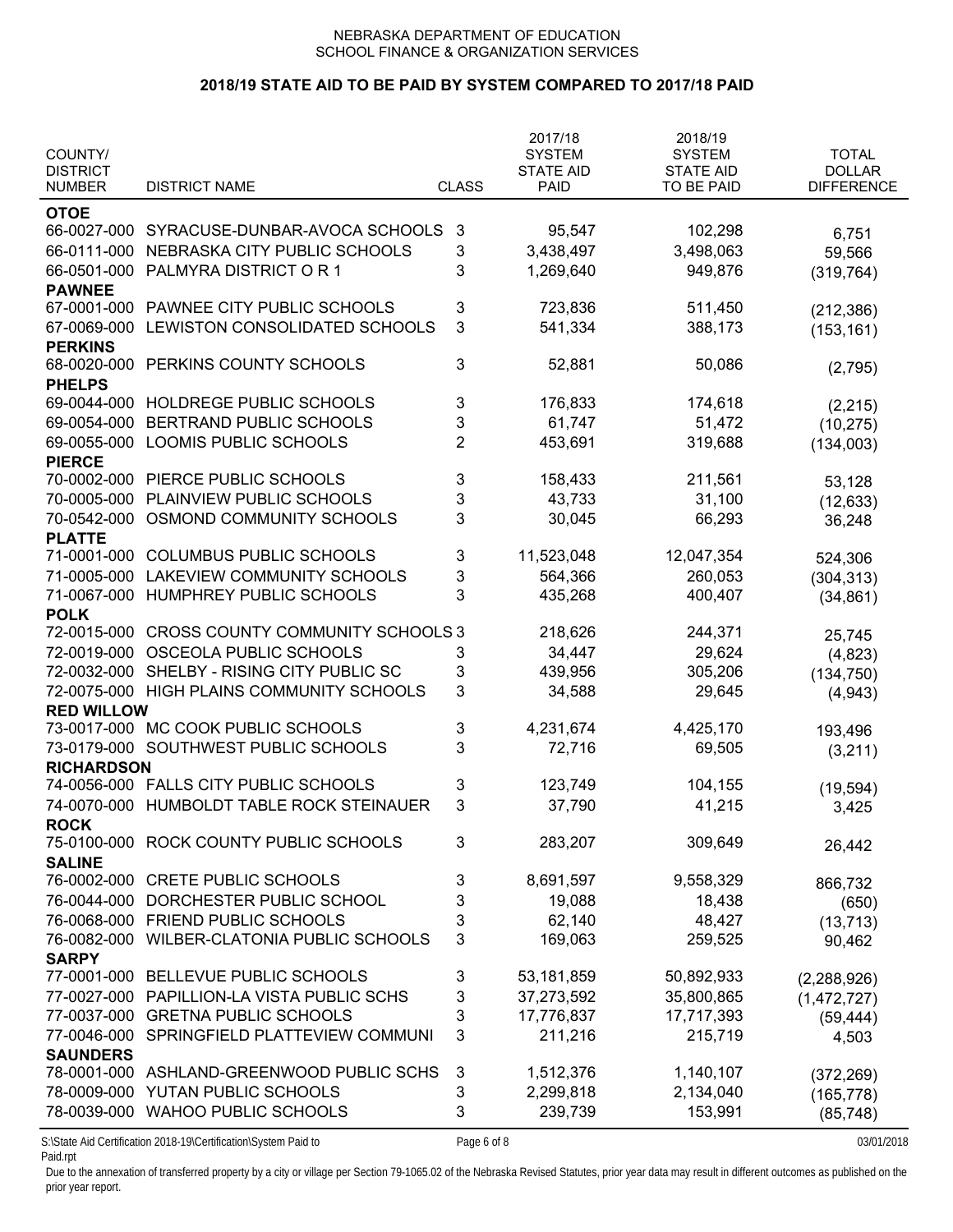## **2018/19 STATE AID TO BE PAID BY SYSTEM COMPARED TO 2017/18 PAID**

| COUNTY/<br><b>DISTRICT</b><br><b>NUMBER</b> | <b>DISTRICT NAME</b>                      | <b>CLASS</b>   | 2017/18<br><b>SYSTEM</b><br><b>STATE AID</b><br><b>PAID</b> | 2018/19<br><b>SYSTEM</b><br><b>STATE AID</b><br>TO BE PAID | <b>TOTAL</b><br><b>DOLLAR</b><br><b>DIFFERENCE</b> |
|---------------------------------------------|-------------------------------------------|----------------|-------------------------------------------------------------|------------------------------------------------------------|----------------------------------------------------|
|                                             |                                           |                |                                                             |                                                            |                                                    |
| <b>SAUNDERS</b><br>78-0072-000              | <b>MEAD PUBLIC SCHOOLS</b>                | 3              | 232,215                                                     | 403,642                                                    |                                                    |
|                                             |                                           |                |                                                             |                                                            | 171,427                                            |
| 78-0107-000                                 | CEDAR BLUFFS PUBLIC SCHOOLS               | 3              | 2,002,812                                                   | 2,019,393                                                  | 16,581                                             |
| <b>SCOTTS BLUFF</b>                         |                                           |                |                                                             |                                                            |                                                    |
|                                             | 79-0002-000 MINATARE PUBLIC SCHOOLS       | 3              | 2,606,698                                                   | 2,608,686                                                  | 1,988                                              |
| 79-0011-000                                 | MORRILL PUBLIC SCHOOLS                    | 3              | 737,612                                                     | 1,338,850                                                  | 601,238                                            |
| 79-0016-000                                 | <b>GERING PUBLIC SCHOOLS</b>              | 3              | 8,879,461                                                   | 8,692,240                                                  | (187, 221)                                         |
| 79-0031-000                                 | MITCHELL PUBLIC SCHOOLS                   | 3              | 4,649,244                                                   | 4,668,856                                                  | 19,612                                             |
| 79-0032-000                                 | SCOTTSBLUFF PUBLIC SCHOOLS                | 3              | 14,936,446                                                  | 14,349,056                                                 | (587, 390)                                         |
| <b>SEWARD</b>                               |                                           |                |                                                             |                                                            |                                                    |
| 80-0005-000                                 | MILFORD PUBLIC SCHOOLS                    | 3              | 887,335                                                     | 838,050                                                    | (49, 285)                                          |
| 80-0009-000                                 | SEWARD PUBLIC SCHOOLS                     | 3              | 232,263                                                     | 233,555                                                    | 1,292                                              |
| 80-0567-000                                 | CENTENNIAL PUBLIC SCHOOLS                 | 3              | 68,628                                                      | 63,575                                                     | (5,053)                                            |
| <b>SHERIDAN</b>                             |                                           |                |                                                             |                                                            |                                                    |
| 81-0003-000                                 | HAY SPRINGS PUBLIC SCHOOLS                | 3              | 914,613                                                     | 919,148                                                    | 4,535                                              |
| 81-0010-000                                 | <b>GORDON-RUSHVILLE PUBLIC SCHS</b>       | 3              | 49,458                                                      | 45,115                                                     | (4, 343)                                           |
| <b>SHERMAN</b>                              |                                           |                |                                                             |                                                            |                                                    |
| 82-0001-000                                 | LOUP CITY PUBLIC SCHOOLS                  | 3              | 26,897                                                      | 28,720                                                     | 1,823                                              |
| 82-0015-000                                 | LITCHFIELD PUBLIC SCHOOLS                 | $\overline{2}$ | 11,445                                                      | 9,368                                                      | (2,077)                                            |
| <b>SIOUX</b>                                |                                           |                |                                                             |                                                            |                                                    |
| 83-0500-000                                 | SIOUX COUNTY PUBLIC SCHOOLS               | 3              | 10,627                                                      | 7,224                                                      | (3, 403)                                           |
| <b>STANTON</b>                              |                                           |                |                                                             |                                                            |                                                    |
| 84-0003-000                                 | STANTON COMMUNITY SCHOOLS                 | 3              | 154,312                                                     | 170,445                                                    | 16,133                                             |
| <b>THAYER</b>                               |                                           |                |                                                             |                                                            |                                                    |
| 85-0060-000                                 | DESHLER PUBLIC SCHOOLS                    | 3              | 364,372                                                     | 392,563                                                    | 28,191                                             |
| 85-0070-000                                 | THAYER CENTRAL COMMUNITY SCHS             | 3              | 47,474                                                      | 47,069                                                     | (405)                                              |
| 85-2001-000                                 | BRUNING-DAVENPORT UNIFIED SYS             | $\overline{2}$ | 39,048                                                      | 41,563                                                     | 2,515                                              |
| <b>THOMAS</b>                               |                                           |                |                                                             |                                                            |                                                    |
| 86-0001-000                                 | THEDFORD PUBLIC SCHOOLS                   | $\overline{2}$ | 220,010                                                     | 180,034                                                    | (39, 976)                                          |
| <b>THURSTON</b>                             |                                           |                |                                                             |                                                            |                                                    |
| 87-0001-000                                 | PENDER PUBLIC SCHOOLS                     | 3              | 445,862                                                     | 328,502                                                    | (117, 360)                                         |
| 87-0013-000                                 | <b>WALTHILL PUBLIC SCHOOLS</b>            | 3              | 3,307,489                                                   | 3,188,488                                                  |                                                    |
|                                             | 87-0016-000 UMO N HO N NATION PUBLIC SCHS | 3              | 5,791,633                                                   | 5,598,467                                                  | (119,001)                                          |
|                                             | 87-0017-000 WINNEBAGO PUBLIC SCHOOLS      | 3              | 5,650,098                                                   | 6,370,428                                                  | (193, 166)                                         |
| <b>VALLEY</b>                               |                                           |                |                                                             |                                                            | 720,330                                            |
|                                             | 88-0005-000 ORD PUBLIC SCHOOLS            | 3              | 287,481                                                     | 176,843                                                    |                                                    |
|                                             |                                           | $\overline{2}$ | 641,218                                                     | 570,547                                                    | (110, 638)                                         |
|                                             | 88-0021-000 ARCADIA PUBLIC SCHOOLS        |                |                                                             |                                                            | (70, 671)                                          |
| <b>WASHINGTON</b>                           | 89-0001-000 BLAIR COMMUNITY SCHOOLS       | 3              | 301,443                                                     | 652,524                                                    |                                                    |
|                                             |                                           |                |                                                             |                                                            | 351,081                                            |
| 89-0003-000                                 | FORT CALHOUN COMMUNITY SCHS               | 3              | 3,837,284                                                   | 3,778,545                                                  | (58, 739)                                          |
| 89-0024-000                                 | ARLINGTON PUBLIC SCHOOLS                  | 3              | 895,443                                                     | 890,686                                                    | (4, 757)                                           |
| <b>WAYNE</b>                                |                                           |                |                                                             |                                                            |                                                    |
| 90-0017-000                                 | WAYNE COMMUNITY SCHOOLS                   | 3              | 218,522                                                     | 279,153                                                    | 60,631                                             |
| 90-0560-000                                 | <b>WAKEFIELD PUBLIC SCHOOLS</b>           | 3              | 569,402                                                     | 633,478                                                    | 64,076                                             |
| 90-0595-000                                 | WINSIDE PUBLIC SCHOOLS                    | 3              | 369,206                                                     | 280,250                                                    | (88,956)                                           |
| <b>WEBSTER</b>                              |                                           |                |                                                             |                                                            |                                                    |
| 91-0002-000                                 | RED CLOUD COMMUNITY SCHOOLS               | 3              | 163,132                                                     | 306,191                                                    | 143,059                                            |
| 91-0074-000                                 | BLUE HILL PUBLIC SCHOOLS                  | 3              | 489,340                                                     | 490,866                                                    | 1,526                                              |

S:\State Aid Certification 2018-19\Certification\System Paid to Page 7 of 8 03/01/2018 Paid.rpt